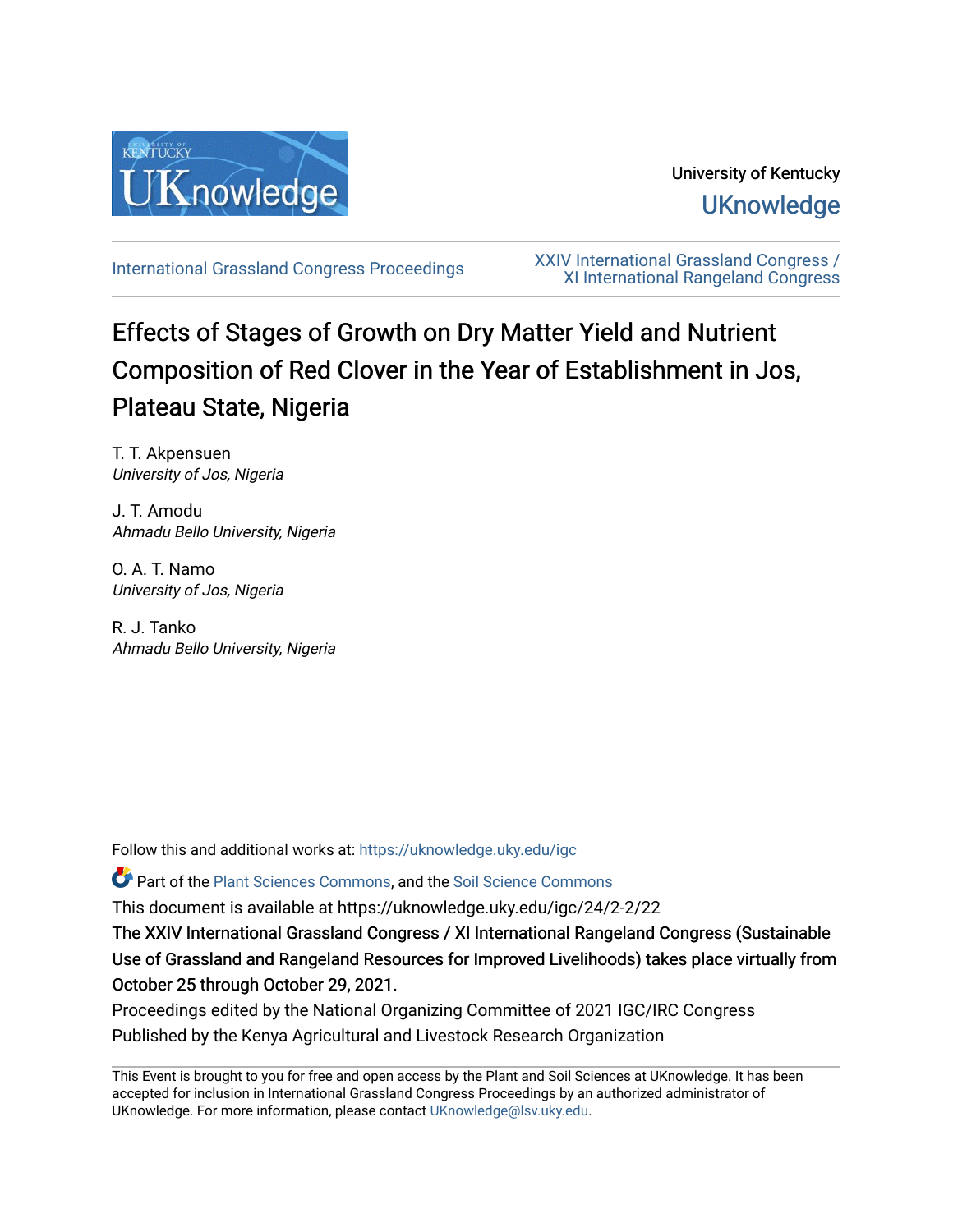## **Effects of stages of growth on dry matter yield and nutrient composition of Red clover in the year of establishment in Jos, Plateau State, Nigeria**

\*Akpensuen, T.T.; † Amodu, J.T.; # Namo, O.A.T. and † Tanko, R.J.

\*Department of Animal Production, University of Jos, Nigeria, [theophilusa@unijos.edu.ng](mailto:theophilusa@unijos.edu.ng)

† National Animal Production Research Institute, Ahmadu Bello University, Zaria, Nigeria

# Department of Plant Science and Biotechnology, Faculty of Natural Sciences, University of Jos, Nigeria

**Key words**: Nutrient composition; *Trifolium pratense*; Yield; Weeks after sowing; maturity stage

## **Abstract**

An experiment was conducted in Jos, Nigeria to evaluate the effects of stages of growth on dry matter yield and nutrient composition of Red clover (*Trifolium pratense* var. AberClaret) in the year of establishment. The treatments were five (5) stages of growth (5, 9, 13, 17 and 21) weeks after sowing (WAS). The five stages of growth were replicated five times in a Latin Square Design. The land was divided into twenty five plots of 3 m X 3 m each. The spacing between each plot was 1m along the rows and columns. Growth components and DM yield were measured at the various stages of growth. The forage crop was also analysed for nutrients composition. Theere was no significant difference in plant height at 17 WAS (63.75 cm) and 21 WAS (64.25 cm). However, the two stages were higher  $(P<0.01)$  compared to the other stages of growth. Leaf-to-stem ratio decreased significantly from 5WAS (1.16) to 21WAS (0.26). Forage DM yield was higher (P<0.01) at 17 WAS (3.15 t ha<sup>-1</sup>) compared to the other stages of growth. Crude protein content at 9 WAS (20.88 %) was higher (P<0.01) compared to the other stages, while 21 WAS had the lowest value of 18.11 %. Crude protein (CP) content at 9WAS (208.8  $g/kg$ ) was higher (P<0.01) compared with the other stages as 21 WAS had the lowest value of 181.1 g/kg. Crude protein content decreased from 9 to 21 WAS, while the fibre fractions increased from 9 to 21WAS. Therefore, it is recommended that the legume planted in early June on the Jos Plateau, Nigeria could be harvested at 17 WAS when the DMY is maximum and CP content is also very high to meet the requirements for ruminant animals in the tropics.

#### **Introduction**

Red clover (*Trifolium pratense* L) is a perennial forage legume widely grown in the temperate regions of the as well as in the sub-tropical areas of the world for extensive livestock feeding. The legume provides forage with high protein content and digestibility, which facilitates feed intake by ruminants (Black *et al*. 2010). According to Zemenchik *et al*. (2002), the legume usually has higher crude protein content, lower acid detergent fibre and neutral detergent fiber compared with grasses. Different locations have been found to influence the yield and quality of forage crops, but the stage of growth at which a forage crop is harvested for livestock feeding is also important when the overall forage yield and quality are considered. As forage crops mature, the dry matter content increases, but digestibility of neutral detergent fibre (NDF), starch, sugar and crude protein contents are all reduced (Kilcer *et al*., 2003). Therefore, there should be a growth/maturity stage to harvest in order to obtain optimum dry matter yield and quality in different environments. It has become important to evaluate forage yield and quality of Red clover (*Trifolium pratense* L.) at different stages of growth to determine the stage of growth for which the forage crop could be harvested for livestock feeding either as pasture, hay or silage. Jos is located on high altitude (1,223 m above sea level) that has the environmental conditions suitable for adaptation and production of temperate forage crops. Other temperate food crops such as Irish potato and strawberry are produced in the area in commercial quantities. The study was therefore designed to examine the effect of stages of growth on dry matter yield and nutrient compositions of *Trifolium pratense* in Vom, Plateau State, Nigeria.

## **Methods and Study Site**

*Location of the Study*: The experiment was carried out at the Nigerian Institute for Trypanosomiasis Research (NITR), Vom, (Lat 9.7376°N, Long 8.7914° E and 1,223m above sea level) (Ovimaps, 2014), Jos, Nigeria. The area is characterised by two major seasons (rainy and dry). The rainy season is from May - October and dry season from November - April. Temperatures range from 15 to 27°C during the rainy season and 7 to 32°C during the dry season. Grasses found on this highland are shorter and the trees are fewer than in low altitudes. The soil is classified as sandy-clay loam, generally sticky when wet, has low fertility, quickly becomes hard when there is no rain for 2 to 3 days and cracks easily (Aregheore, 2009). It is low in total nitrogen (0.33%), phosphorus (7.53 mg/litre), but fair in potassium (247.2 mg/litre).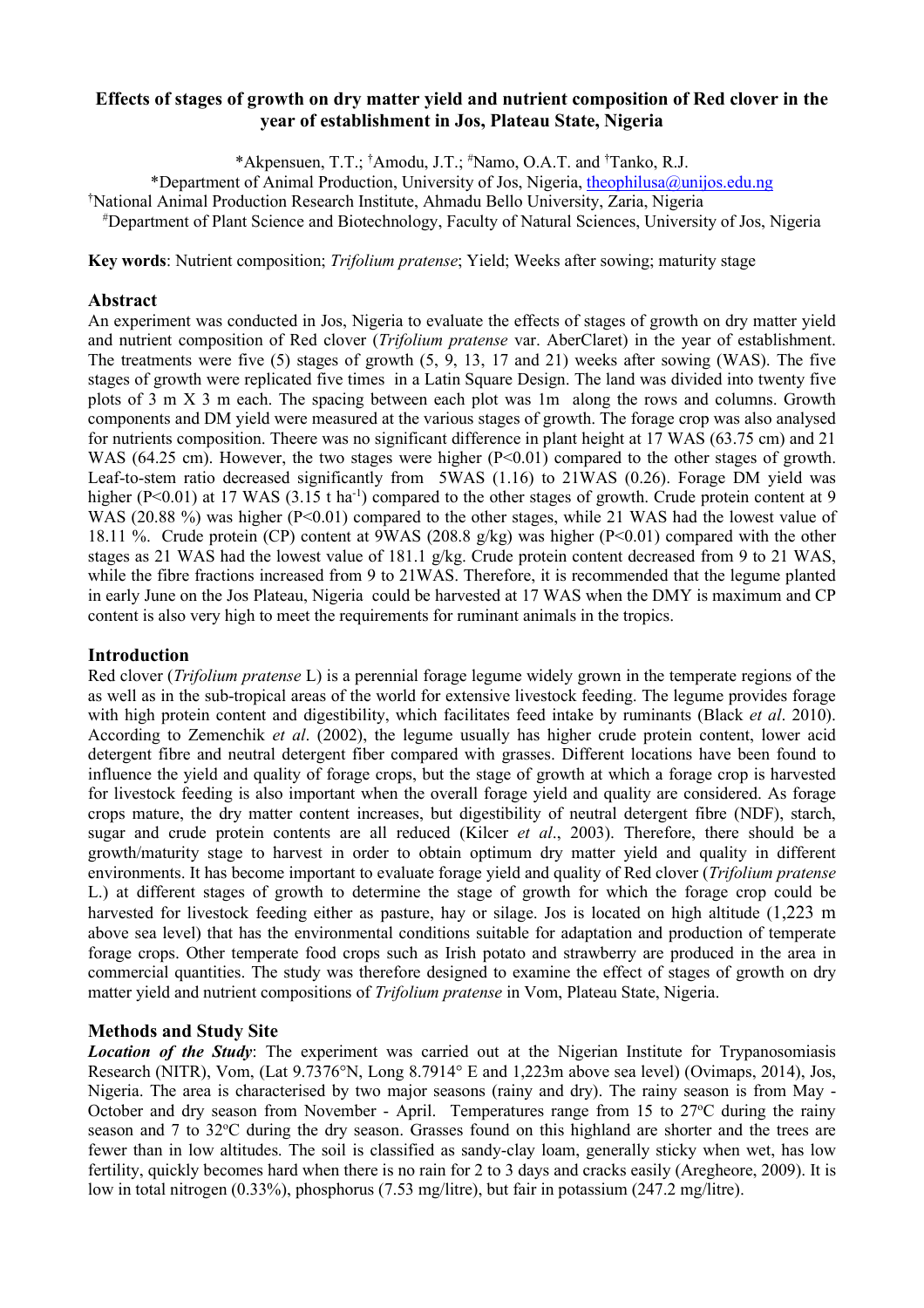*Land Preparation and Experimental Design***:** The land was disc ploughed once and harrowed twice using a tractor. The field was levelled and all debris were removed to provide a clean seedbed. Five (5) stages of growth (5, 9, 13, 17 and 21 weeks after sowing) were the treatments arranged in a Latin Square Design and peplicated five times. The land was divided into twenty five plots of 3 m X 3 m each. The spacing between each plot was 1 m along the rows and columns, respectively. Growth components and dry matter (DM) yield were measured at the various stages of growth.

*Pasture Establishment and Yield Measurements***:**The trial was conducted when the rains were well established in the first week of June, 2016. Seed rate was 7.5 kg/ha and other recommended agronomic practices of Frater (2013) were used. Prior to planting, Single Superphosphate (SSP) fertiliser (18%  $P_2O_5$ ) was applied at the rate of 30 kg ha<sup>-1</sup>. The plots were manually weeded. Ten  $(10)$  plants in the middle of the 5<sup>th</sup> row of each plot were tagged and used to determine the growth components (plant height, number of leaves and number of branches per plant at each stage of growth). Five plants within a row in each plot were harvested to determine leaf: stem ratio by separating the leaves of the harvested plants from the stem. The leaves and the stem were wighed in the field immediately after separation, and were thereafter ovendried at a temperature of 65°C for 48 hours until a constant weight was attained. The leaf dry weight was divided by the stem dry weight to determine leaf-to-stem ratio. Forage dry matter was estimated by harvesting plants in the  $6<sup>th</sup>$  row of each at each stage of growth. The cut forage samples were weighed immediately after harvest to determine fresh weight after which sub-samples were oven dried at 65°C for 48 hrs. Dry matter yield (DMY) was estimated from the dried sub-samples.

*Samples and Data Analyses*: Dried forage samples were ground with Thomas Willey Laboratory Miller. Proximate analysis and mineral composition were determined using the method of AOAC (1990), while the detergent fibre analysis was carried out using the method of Van Soest (1991). All data generated were subjected to analysis of variance (ANOVA) test. The General Linear Model of SAS (2002) was used for the analyses and means were compared using Tukey's test.

## **Results**

The result of growth components and dry matter yield is presented in Table 1. There was no significant difference (P>0.05) observed at 17 and 21 WAS in plant height, but the two stages of growth were higher (P<0.01) compared with the other stages of growth. Leaf-to-stem ratio decreased from 5 to 21 WAS. Number of leaves and branches per plant were significantly higher at 17 WAS than at the other stages of growth. Consequently, the legume had greater ( $P<0.01$ ) accumulation of DM at the 17<sup>th</sup> week after sowing (3.15 t/ha) as shown in Figure 1. Table 2 shows the nutrient contents of the forage crop as influenced by stage of growth. Crude protein decreased ( $P<0.01$ ) from 5 to 21 WAS. Similarly, the ash content decreased  $(P<0.01)$  slightly within the same period of growth. On the other hand, the fibre content increased  $(P<0.01)$ from 5 to 21 weeks after sowing. The mineral contents evaluated were also higher (P<0.01) at earlier the stage of growth, but decreased at the later stages, up to 21 weeks after sowing.

|  | Table 1: Growth components of Trifolium pratense at different stages of growth |  |  |  |
|--|--------------------------------------------------------------------------------|--|--|--|
|--|--------------------------------------------------------------------------------|--|--|--|

|                              | Weeks after sowing |                   |                |                   |                  |            |
|------------------------------|--------------------|-------------------|----------------|-------------------|------------------|------------|
| Parameter                    |                    |                   |                |                   |                  | <b>SEM</b> |
| Plant height (cm)            | 17.0 <sup>d</sup>  | $33.5^\circ$      | $42.6^{\rm b}$ | $63.8^{\circ}$    | $64.3^{\circ}$   | 0.75       |
| Number of leaves per plant   | 6.0 <sup>c</sup>   | 16.0 <sup>c</sup> | $37.0^{\circ}$ | 76.8 <sup>a</sup> | $63.3^{b}$       | 0.73       |
| Number of branches per plant | 2.7 <sup>d</sup>   | 3.8 <sup>c</sup>  | $5.5^{b}$      | 6.8 <sup>a</sup>  | 7.0 <sup>a</sup> | 1.73       |
| Leaf to stem ratio           | 12a                | 0.9 <sup>b</sup>  | $0.6^\circ$    | 0.4 <sup>d</sup>  | 0.3 <sup>e</sup> | 0.16       |

abcd<sub>means</sub> with different superscripts on the same row are significantly different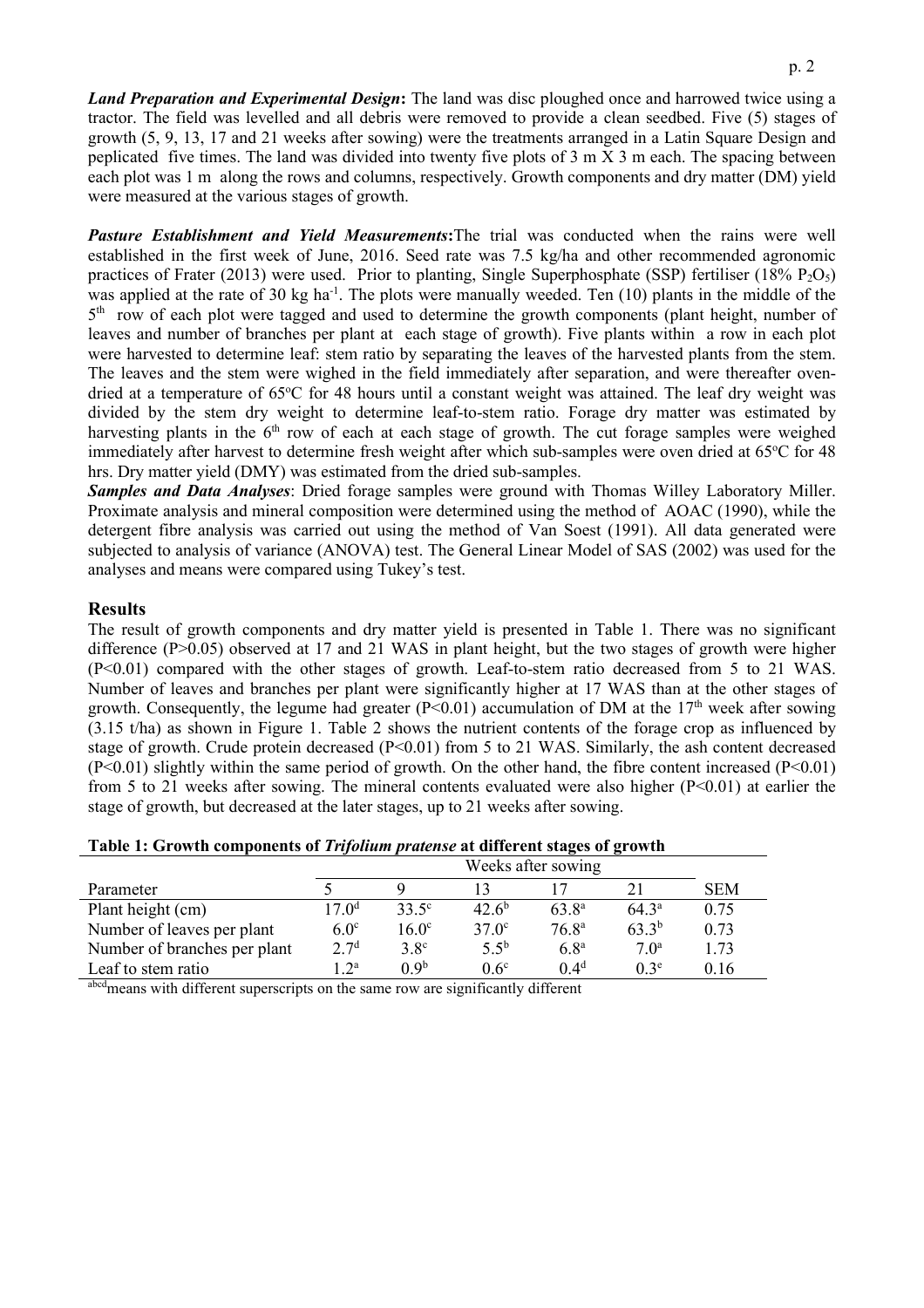

Fig.1: Forage dry matter yield of *T. pratense* at different stages of growth

| Parameter               | 9 WAS              | 13 WAS             | 17 WAS             | <b>21 WAS</b>      | <b>SEM</b> |
|-------------------------|--------------------|--------------------|--------------------|--------------------|------------|
| Crude protein           | $208.8^{a}$        | 195.9 <sup>b</sup> | 188.3c             | 180.1 <sup>d</sup> | 1.2        |
| ash                     | $118.0^a$          | $113.7^{\rm a}$    | 100.1 <sup>b</sup> | $96.0^{b}$         | 5.0        |
| Neutral detergent fibre | 341.2 <sup>d</sup> | $368.3^{\circ}$    | $399.8^{b}$        | $435.2^{\circ}$    | 1.6        |
| Acid detergent fibre    | 234.7 <sup>d</sup> | $247.0^{\circ}$    | $262.4^{b}$        | 282.7 <sup>a</sup> | 2.3        |
| Calcium                 | $18.3^{a}$         | $18.1^{b}$         | 17.87 <sup>c</sup> | $17.5^{\rm d}$     | 0.4        |
| Phosphorus              | 3.7 <sup>a</sup>   | $3.3^{b}$          | 2.54 <sup>c</sup>  | $2.4^\circ$        | 1.5        |
| Magnesium               | $5.2^{\mathrm{a}}$ | $4.1^{b}$          | 3.90 <sup>c</sup>  | $3.5^{\rm d}$      | 0.4        |
| Potassium               | $20.2^{\rm a}$     | $19.2^{b}$         | $18.63^{\circ}$    | 18.7 <sup>d</sup>  | 0.4        |
| Sodium                  | 1.6 <sup>a</sup>   | $1.1^{b}$          | 0.81 <sup>c</sup>  | 0.2 <sup>d</sup>   | 0.2        |

**Table 2: Effect of different stages of growth on nutrient composition of** *Trifolium pratense* **(g/kg)**

abcdmeans with different superscripts on the same row are significantly different, WAS= weeks after sowing

#### **Discussion [Conclusions/Implications]**

The forage DM yields at different stages of growth in this study were lower than the results obtained in the temperate regions of the world. The lower yields observed in this study could be attributed to genotype and environmental differences. Higher number of leaves at 17 WAS could have led to the higher dry matter accumulation at this stage compared with the other stages. At 21 WAS, there was leaf senescence and detachment from individual plants leading to less DMY as dry season sets in. Dry matter yield was not estimated at 5 WAS as the forage crop was at the early stage of growth and it was too early to harvest. The decrease in CP, ash and increase in neutral detergent fibre and acid detergent fibre from 9 to 21 WAS corroborated with the report of Marković *et al*. (2008) and Newman *et al*. (2006). The authors reported that as plant growth advances, there is greater accumulation of cellulose and lignin in the stem, while the content of CP decreases as lignin is the main chemical deposited internally in the plant cell walls. This study shows that *T. pratense* has the potential to be used as a livestock feed, especially during the dry season as supplementary feed in this cool tropical climate of Jos, Nigeria due to its high CP and ash contents. The forage legume will no doubt meet the CP range of 7 to 16% required by small ruminants for growth and production as stated by (Rashid, 2008). The CP range of 7 to 14% required by cows and 10.5 to 14% for replacement heifers and steers (Kubkomawa, 2015) could be met if animals are fed the legume forage as a protein source. The forage legumes grown in early June in Jos could be harvested around 17 WAS. However, more study involving various planting dates, mixture with grasses, digestibility, etc of the plant in this area should be investigated.

#### **Acknowledgements**

Tertiary Education Trust Fund (TETFund), Nigeria supported this project financially. We are grateful to the Institute of Environmental, Biological and Rural Sciences (IBERS), Aberystwyth University, United Kingdom for providing the legume seeds.